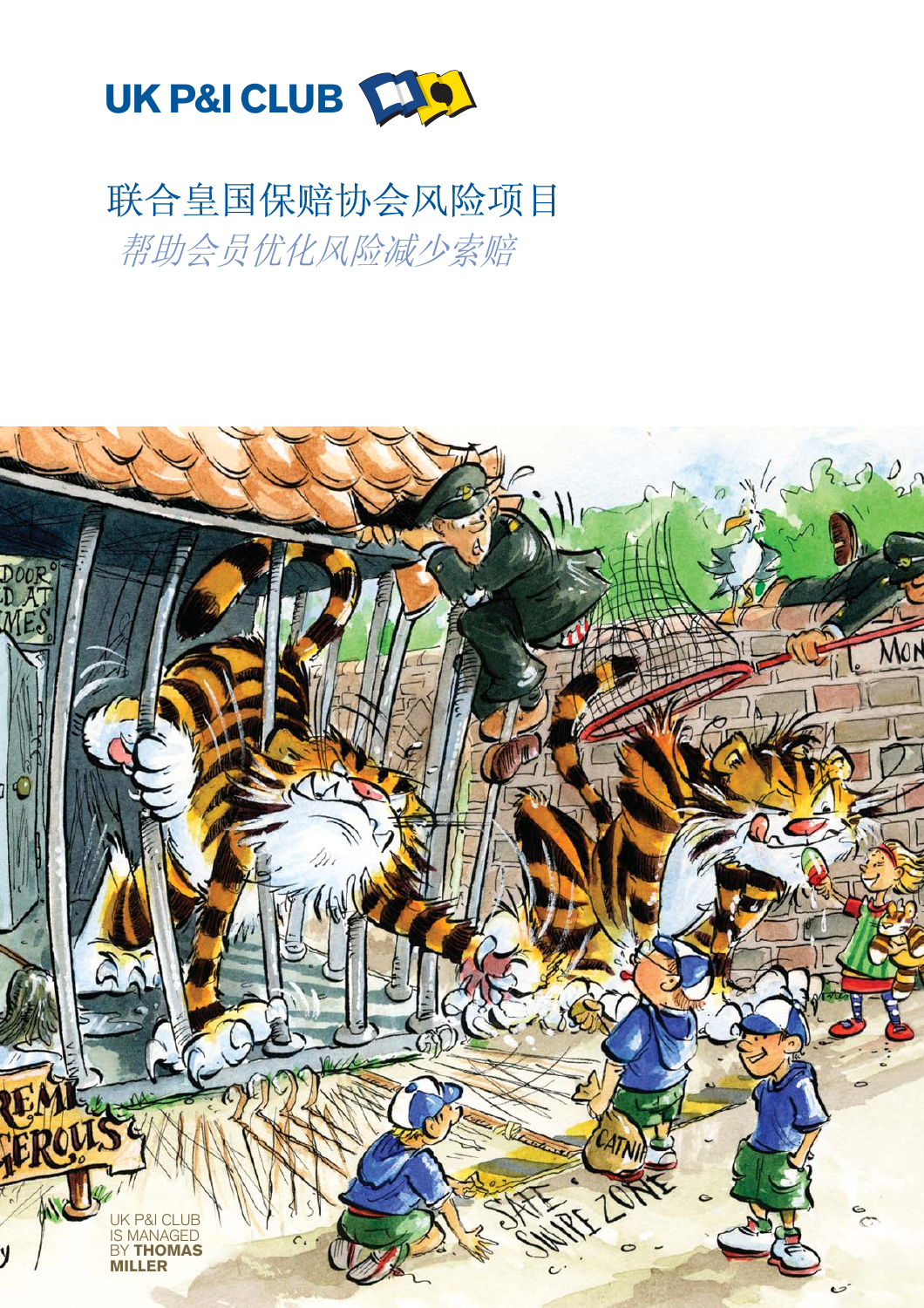## 一种新的方法

互保是一种按成本计算的保险。该保险由被保险人所 拥有, 不以盈利为目的。其会员所承担的互助保险的 成本是与其索赔直接相关的。因此, 任何减少索赔的 事宜均会直接影响会员的出资额(即保险费)。

自1987年以来,本协会一直注重利用其处理海运保赔 索赔的经验来使人们注意哪里出了问题,并将这一信 息传递到最前线工作人员。以往大部分的工作是通过 对当前的索赔趋势、海报、视频以及货物装载建议等 向会员提供同期建议。

这种做法当然会持续下去,同时,我们认为也需要关 注帮助会员将其船队风险优先化的方法, 从而协助他 们减少成本和保险费——尤其是在当前的经济情况  $\overline{B}_\infty$ 

以下即为一则著名的定义:

### 风险=频率×后果 (Risk=Frequency×Consequence)

本协会已经分析了索赔的数量和金额,从而将高风险 区域重点化并认定什么威胁是这类索赔的原因。在第 一线工作的同事的帮助下(如协会通代、验船师、索 赔主管、保险业者以及不可缺少的船员), 我们寻求 确定哪种控制, 经过设计、程序化, 管理或被适当运 用可以减少索赔。然后, 在本协会风险评估师的帮助 下或会员在其船员的协力下, 对那些威胁和控制进行 评估。

目前, 协会与几位会员一起为他们的船队提供全面深 入的凤险评估, 包括在其办公室或船上, 联同本协会 的评估师, 索赔主管和保险业者一起对相关威胁和控 制进行分析。

通过对我们所知道能引发索赔的高风险威胁以及能减 轻后果的控制的重点关注, 我们希望在未来一个人为 小错误(不论是在船上还是岸上)不会成为"压垮骆驼 的那根稻草"。

根据索赔主管的经验和全面深入的分析, 本协会认定 了主要风险区域中的76个会引发保赔索赔的威胁,以 及约450个有助于减少引发事故威胁的可能性的控 制。

我们同个别会员密切合作以试验和研发一个可以评估 和记录这些风险的体系, 因而可以采取一种更科学化 的方法来避免索赔和进行控制。随着我们对该系统的 扩大使用, 它也会反过来帮助我们建立趋势和基准, 我们希望会员们可以在其自己安全的系统中使用这一 趋势和基准来帮助他们管理其风险。"你无法管理你 无法测量的事物"这句古话千真万确。

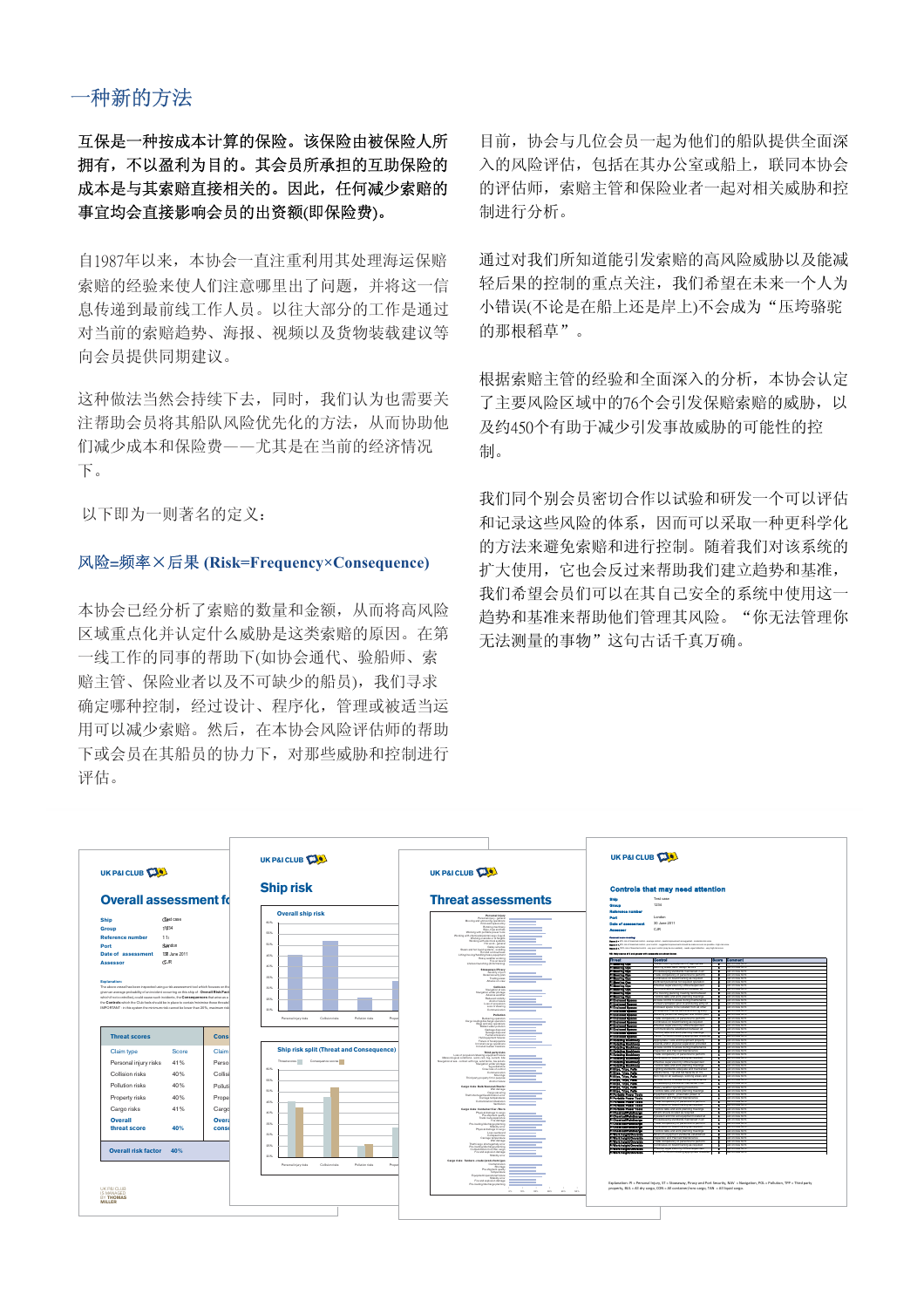## 方法论

#### 以笼子中的老虎为例<br> ᮍ⊩䆎 以笼子中的老虎<mark>为例</mark>

ンスコーロンコルフト、<br>尽管联合皇国保赔协会60%的索赔均由"人为错误"引起, 但是通常人为错误仅仅是"压垮骆驼的那根稻草",即一系 列原因事件链中最后的一件事件。 尽官联合<br>仰‼遥≞ 尽答畔今卓围4 ҹㄐᄤЁⱘ㗕㰢Ў՟ ҹㄐᄤЁⱘ㗕㰢Ў՟ ҹㄐᄤЁⱘ㗕㰢Ў՟ ҹㄐᄤЁⱘ㗕㰢Ў՟ ҹㄐᄤЁⱘ㗕㰢Ў՟ ҹㄐᄤЁⱘ㗕㰢Ў՟ 尽管联合皇国保赔协会60% ペ自弘日主圖休知份去60

这些原因事件通常可以追溯回船舶运作中一个或多个区域<mark>中</mark> 这三床凶事且魂吊勺以追溯出加加起下于。」致乡于区<br>的错误。有时,我们将之称为"等着要发生的事故"。

我们该如何降低这些"等着要发生的事故"的发生频率? 我 们该选用何种"控制"来确保"等着要发生事故"的威胁不 会发生?





船上方法论 船上方法论 船上方法论<br>———————



我们应检查什么?

该控制究竟有多大效力, 是否有错误将会发生呢(潜在的)?